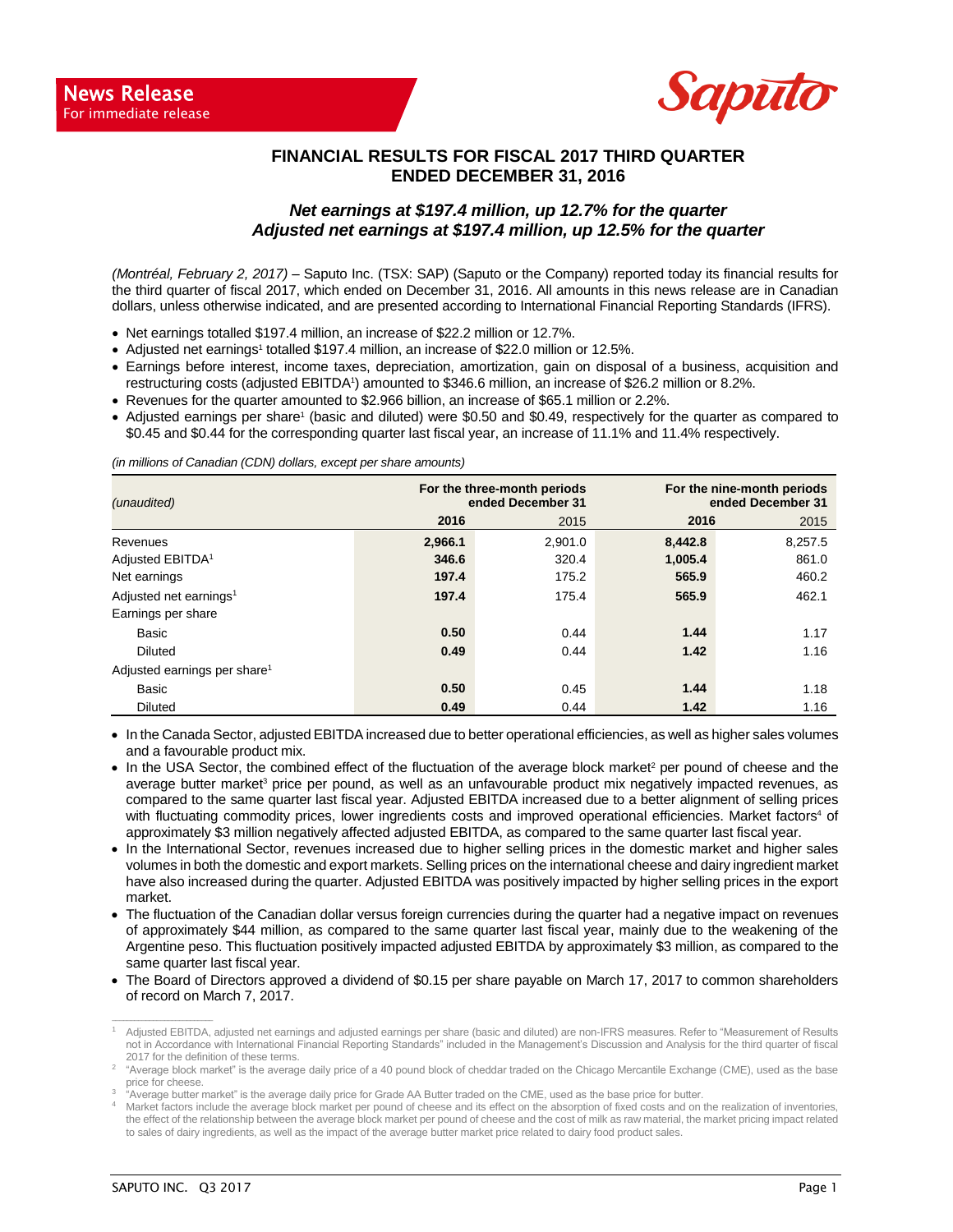### **Retirement of Founding Chairman**

Emanuele (Lino) Saputo, the Company's founding Chairman, has advised the Company that he will retire effective August 1, 2017 and that he will not be renewing his mandate as director at the Company's next shareholders' meeting.

Mr. Saputo has been with the Company since its inception in 1954 and was Chairman of the Board and Chief Executive Officer until 2004.

Effective August 1, 2017, Lino A. Saputo, Jr., the Company's Chief Executive Officer and Vice Chairman of the Board, will be appointed to the position of Chairman of the Board and will also retain his responsibilities as the Company's Chief Executive Officer.

### **Additional Information**

For more information on the third quarter results of fiscal 2017, reference is made to the condensed interim consolidated financial statements, the notes thereto and to the Management's Discussion and Analysis for the third quarter of fiscal 2017. These documents can be obtained on SEDAR a[t www.sedar.com](http://www.sedar.com/) and in the "Investors and Media" section of the Company's website, a[t www.saputo.com.](http://www.saputo.com/)

### **Conference Call**

A conference call to discuss the fiscal 2017 third quarter results will be held on Thursday, February 2, 2017 at 2:30 p.m. Eastern Standard Time. To participate in the conference call, dial 1-800-698-0460. To ensure your participation, please dial in approximately five minutes before the call.

To listen to this call on the Web, please ente[r http://www.gowebcasting.com/8297](http://www.gowebcasting.com/8297) in your Web browser.

For those unable to participate, a replay of the conference will be available until 11:59 p.m., Thursday, February 9, 2017. To access the replay, dial 1-800-558-5253, ID number 21842178. A webcast will also be archived on [www.saputo.com,](http://www.saputo.com/) in the "Investors and Media" section, under News Releases.

### **About Saputo**

Saputo produces, markets, and distributes a wide array of dairy products of the utmost quality, including cheese, fluid milk, extended shelf-life milk and cream products, cultured products and dairy ingredients. Saputo is one of the top ten dairy processors in the world, the largest cheese manufacturer and the leading fluid milk and cream processor in Canada, the third largest dairy processor in Argentina, and the fourth largest in Australia. In the US, Saputo ranks among the top three cheese producers and is one of the largest producers of extended shelf-life and cultured dairy products. Our products are sold in several countries under well-known brand names such as *Saputo, Alexis de Portneuf, Armstrong, COON, Cracker Barrel\*, Dairyland, DairyStar, Friendship Dairies, Frigo Cheese Heads, La Paulina, Milk2Go/Lait's Go, Neilson, Nutrilait, Scotsburn\*, Stella, Sungold, Treasure Cave* and *Woolwich Dairy*. Saputo Inc. is a publicly traded company and its shares are listed on the Toronto Stock Exchange under the symbol "SAP".

\*Trademark used under licence.

- 30 -

**Media Inquiries**

1-514-328-3141 / 1-866-648-5902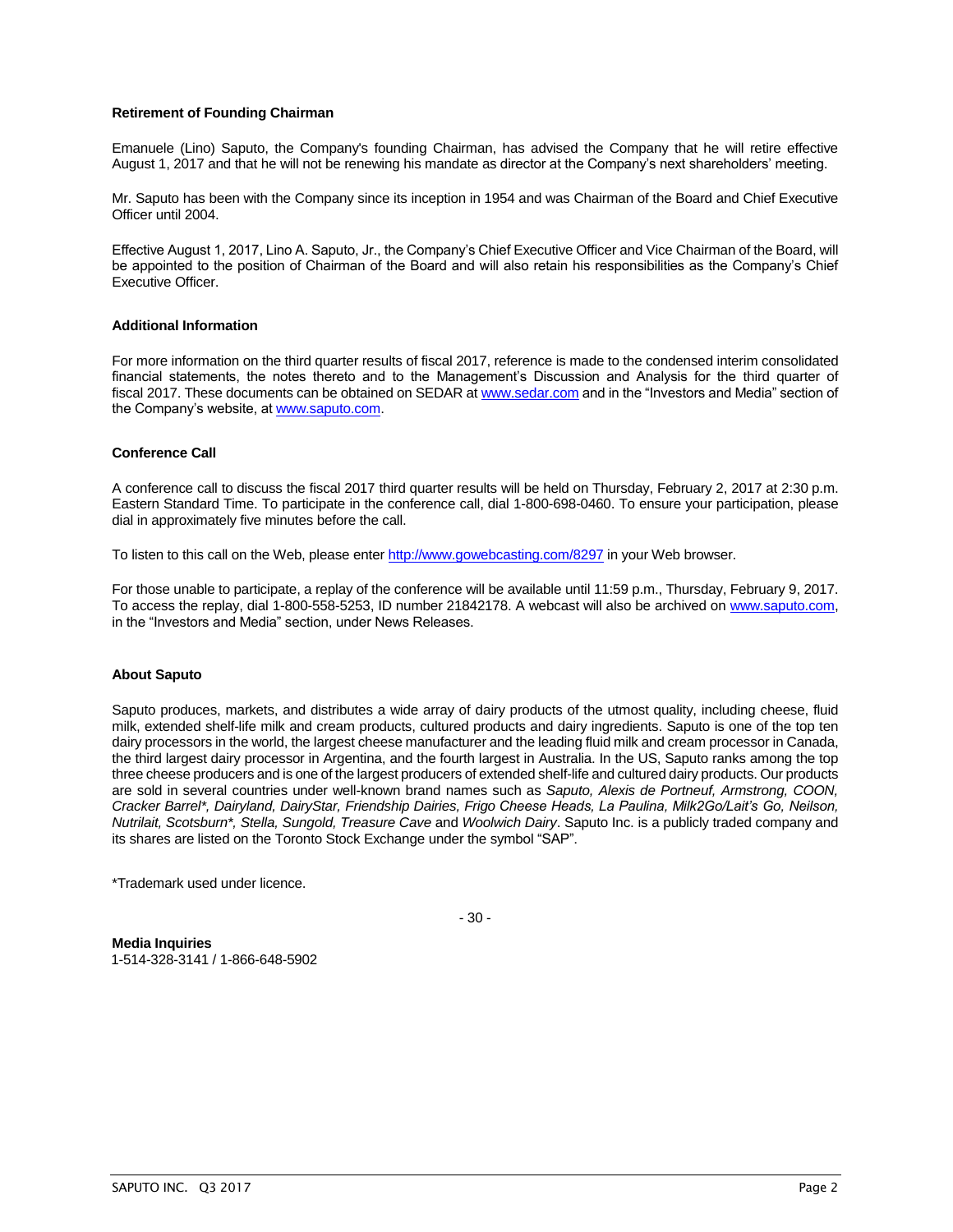# **CAUTION REGARDING FORWARD-LOOKING STATEMENTS**

This news release contains forward-looking statements within the meaning of securities laws. These statements are based, among other things, on Saputo's assumptions, expectations, estimates, objectives, plans and intentions as of the date hereof regarding projected revenues and expenses, the economic, industry, competitive and regulatory environments in which the Company operates or which could affect its activities, its ability to attract and retain customers and consumers, as well as the availability and cost of milk and other raw materials and energy supplies, its operating costs and the pricing of its finished products on the various markets in which it carries on business.

These forward-looking statements include, among others, statements with respect to the Company's short and medium term objectives, outlook, business projects and strategies to achieve those objectives, as well as statements with respect to the Company's beliefs, plans, objectives and expectations. The words "may", "should", "will", "would", "believe", "plan", "expect", "intend", "anticipate", "estimate", "foresee", "objective", "continue", "propose" or "target", or the negative of these terms or variations of them, the use of conditional or future tense or words and expressions of similar nature, are intended to identify forward-looking statements.

By their nature, forward-looking statements are subject to a number of inherent risks and uncertainties. Actual results could differ materially from the conclusion, forecast or projection stated in such forward-looking statements. As a result, the Company cannot guarantee that any forward-looking statements will materialize. Assumptions, expectations and estimates made in the preparation of forward-looking statements and risks that could cause actual results to differ materially from current expectations are discussed in the Company's materials filed with the Canadian securities regulatory authorities from time to time, including the "Risks and Uncertainties" section of the Management's Discussion and Analysis included in the Company's 2016 Annual Report.

Forward-looking statements are based on Management's current estimates, expectations and assumptions, which Management believes are reasonable as of the date hereof, and, accordingly, are subject to changes after such date. You should not place undue importance on forward-looking statements and should not rely upon this information as of any other date.

Except as required under applicable securities legislation, Saputo does not undertake to update or revise these forwardlooking statements, whether written or verbal, that may be made from time to time by itself or on its behalf, whether as a result of new information, future events or otherwise.

# **OPERATING RESULTS**

**Consolidated revenues** for the quarter ended December 31, 2016 totalled \$2.966 billion, an increase of approximately \$65 million or 2.2%, as compared to \$2.901 billion for the corresponding quarter last fiscal year. The increase is mainly due to higher sales volumes and higher selling prices related to the increase of the cost of milk as raw material in the Canada Sector and the International Sector. Higher international selling prices of cheese and dairy ingredients increased revenues, as compared to the same quarter last fiscal year. This increase was partially offset by the fluctuation of the average block market<sup>1</sup> per pound of cheese and the average butter market<sup>2</sup> price per pound by approximately \$16 million, as compared to the same quarter last fiscal year. Moreover, the fluctuation of the Canadian dollar versus foreign currencies decreased revenues by approximately \$44 million.

For the nine-month period ended December 31, 2016, revenues totalled \$8.443 billion, an increase of approximately \$185 million or 2.2% in comparison to \$8.258 billion for the same period last fiscal year. The increase is mainly due to higher sales volumes and higher selling prices related to the increase of the cost of milk as raw material in the Canada Sector and the International Sector. The inclusion of revenues from the companies forming Woolwich Dairy (Woolwich Acquisition) positively impacted revenues. Additionally, revenues increased due to higher international selling prices of cheese that was partially offset by lower prices of dairy ingredients, as compared to the corresponding period last fiscal year. A lower average block market<sup>1</sup> per pound of cheese, partially offset by the fluctuation of the average butter market<sup>2</sup> price, decreased revenues by approximately \$59 million. Moreover, the fluctuation of the Canadian dollar versus foreign currencies decreased revenues by approximately \$81 million.

**\_\_\_\_\_\_\_\_\_\_\_\_\_\_\_\_\_\_\_\_\_\_\_\_\_\_\_**

<sup>1</sup> "Average block market" is the average daily price of a 40 pound block of cheddar traded on the Chicago Mercantile Exchange (CME), used as the base price for cheese.

<sup>&</sup>quot;Average butter market" is the average daily price for Grade AA Butter traded on the CME, used as the base price for butter.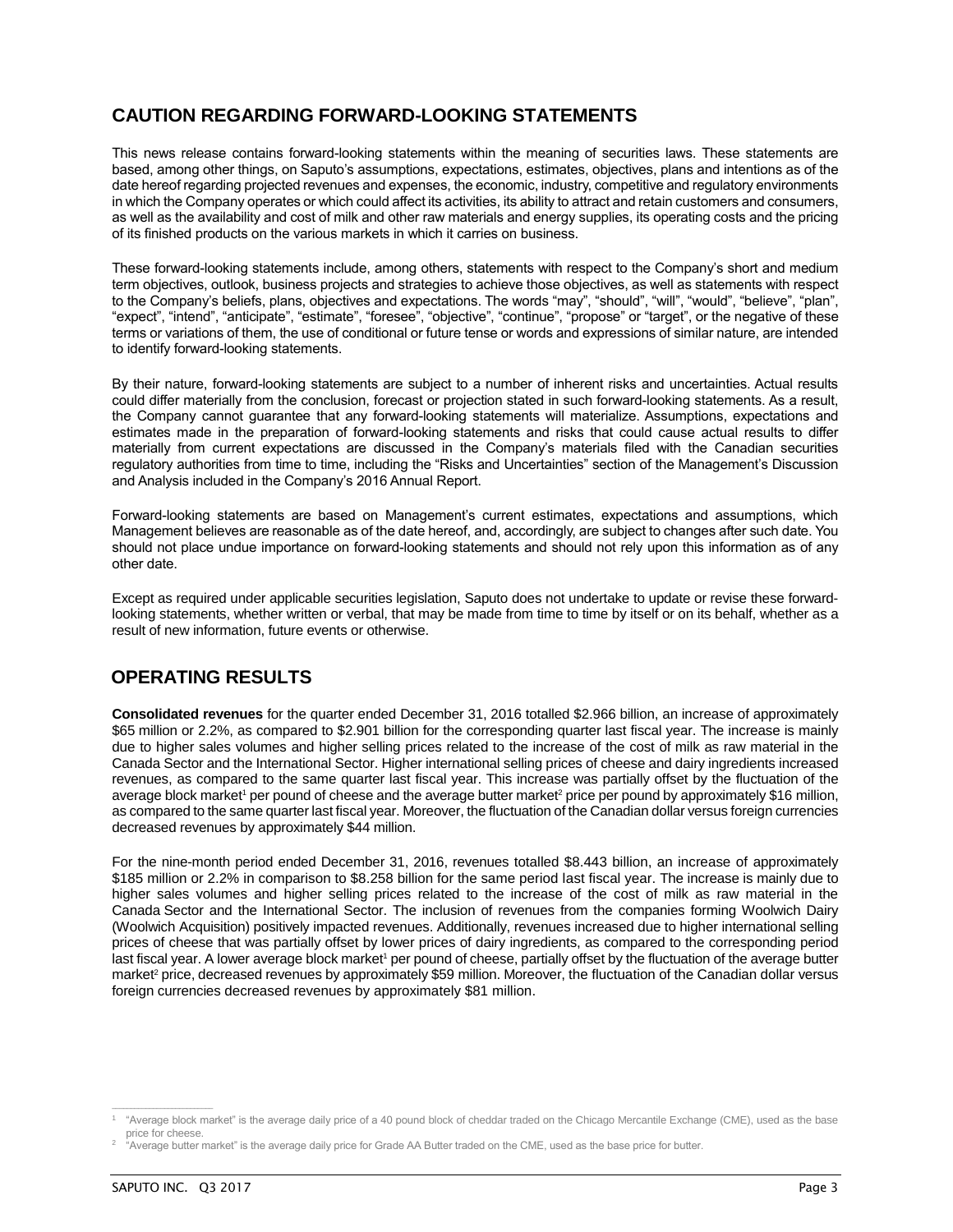**Consolidated adjusted EBITDA** for the third quarter of fiscal 2017 totalled \$346.6 million, an increase of \$26.2 million or 8.2% in comparison to \$320.4 million for the same quarter last fiscal year. The increase is due to better operational efficiencies higher selling prices of cheese and dairy ingredients, as well as higher sales volumes. Unfavourable market factors in the US of approximately \$3 million and an unfavourable product mix, as well as higher administrative expenses, mainly due to the ERP (Enterprise Resource Planning) initiative, decreased adjusted EBITDA. Also, the fluctuation of the Canadian dollar versus foreign currencies had a favourable impact on adjusted EBITDA of approximately \$3 million, as compared to the same quarter last fiscal year.

For the nine-month period ended December 31, 2016, adjusted EBITDA totalled \$1.005 billion, an increase of \$144.4 million or 16.8%, as compared to \$861.0 million for the corresponding period last fiscal year. The increase is due to higher sales volumes, better operational efficiencies, lower warehousing and logistical costs, as well as favourable market factors in the US which increased adjusted EBITDA by approximately \$6 million. Additionally, the inclusion of the Woolwich Acquisition positively impacted adjusted EBITDA. The increase was partially offset by lower international selling prices of cheese and dairy ingredients without a similar decline of the cost of milk as raw material, as well as higher administrative expenses, mainly due to the ERP initiative. As a result of lower international market selling prices, inventory was written down by approximately \$2 million, as compared to approximately \$13 million for the same period last fiscal year. Finally, the fluctuation of the Canadian dollar versus foreign currencies had a favourable impact on adjusted EBITDA of approximately \$17 million, as compared to the same period last fiscal year.

# **OTHER CONSOLIDATED RESULT ITEMS**

**Depreciation and amortization** for the third quarter of fiscal 2017 totalled \$50.9 million, an increase of \$0.8 million, in comparison to \$50.1 million for the same quarter last fiscal year. For the nine-month period ended December 31, 2016, depreciation and amortization expense amounted to \$150.4 million, an increase of \$6.6 million, as compared to \$143.8 million for the corresponding period last fiscal year. These increases are mainly attributed to the fluctuation of the Canadian dollar versus foreign currencies, as well as additions to property, plant and equipment, increasing the depreciable base.

In fiscal 2016, **acquisition costs** amounted to \$0.3 million and \$2.7 million, respectively, for the three and nine-month periods ended December 31, 2015 (none in the current fiscal year).

**Net interest expense** for the three-month period ended December 31, 2016 decreased by \$9.6 million in comparison to the same quarter last fiscal year. For the nine-month period ended December 31, 2016, net interest expense decreased by \$22.4 million compared to the corresponding period last fiscal year. These decreases are mainly attributed to a lower level of long-term debt and lower bank loans denominated in Argentine peso which bear high interest rates.

**Income taxes** for the third quarter of fiscal 2017 totalled \$88.5 million, reflecting an effective tax rate of 31.0% compared to 30.1% for the same quarter last fiscal year. Income taxes for the nine-month period ended December 31, 2016 totalled \$256.3 million, reflecting an income tax rate of 31.2% in comparison to 30.2% for the same period last fiscal year. The income tax rate varies and could increase or decrease based on the amount and source of taxable income, amendments to tax legislations and income tax rates, changes in assumptions, as well as estimates used for tax assets and liabilities by the Company and its affiliates.

**Net earnings** totalled \$197.4 million for the quarter ended December 31, 2016, compared to \$175.2 million for the same quarter last fiscal year. For the nine-month period ended December 31, 2016, net earnings totalled \$565.9 million, as compared to \$460.2 million for the same period last fiscal year.

**Adjusted net earnings** totalled \$197.4 million for the quarter ended December 31, 2016, compared to \$175.4 million for the same quarter last fiscal year. For the nine-month period ended December 31, 2016 adjusted net earnings totalled \$565.9 million, as compared to \$462.1 million for the same period last fiscal year.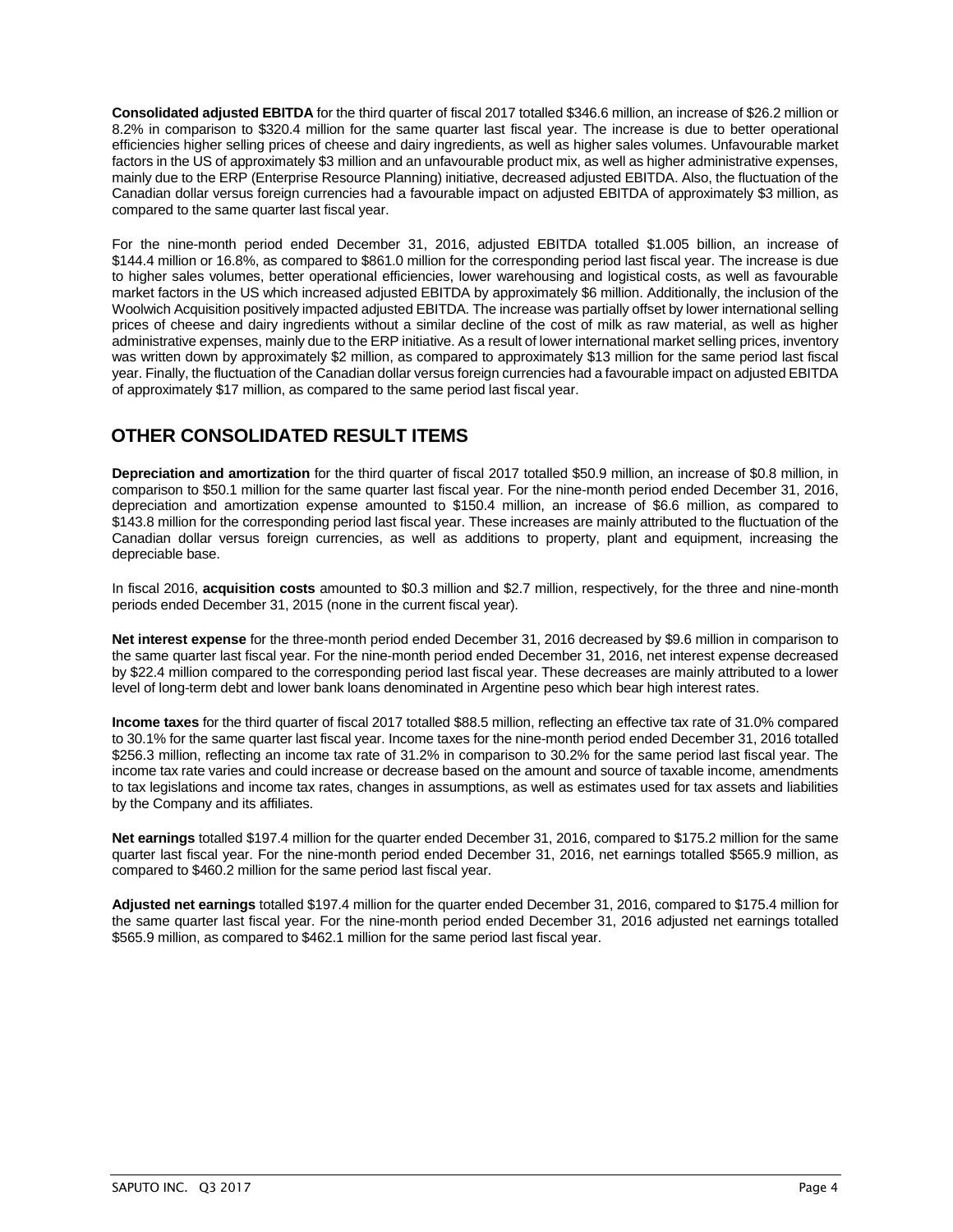# **SELECTED QUARTERLY FINANCIAL INFORMATION**

*(in millions of CDN dollars, except per share amounts)*

| <b>Fiscal years</b>                         |                | 2017    |                |                | 2016           |         |                | 2015    |
|---------------------------------------------|----------------|---------|----------------|----------------|----------------|---------|----------------|---------|
|                                             | Q <sub>3</sub> | Q2      | Q <sub>1</sub> | Q <sub>4</sub> | Q <sub>3</sub> | Q2      | Q <sub>1</sub> | Q4      |
| Revenues                                    | 2,966.1        | 2,845.3 | 2,631.4        | 2,734.0        | 2,901.0        | 2,792.1 | 2,564.4        | 2,513.8 |
| Adjusted EBITDA <sup>1</sup>                | 346.6          | 340.6   | 318.2          | 313.1          | 320.4          | 281.7   | 258.9          | 232.0   |
| Net earnings                                | 197.4          | 191.8   | 176.7          | 141.2          | 175.2          | 148.6   | 136.4          | 157.4   |
| Gain on disposal of a business <sup>2</sup> |                |         |                |                |                |         |                | (25.9)  |
| Acquisition costs <sup>2</sup>              | -              |         |                | 0.5            | 0.2            | 1.1     | 0.6            | 0.5     |
| Restructuring costs <sup>2</sup>            | -              |         |                | 23.1           |                |         |                | (4.7)   |
| Adjusted net earnings <sup>1</sup>          | 197.4          | 191.8   | 176.7          | 164.8          | 175.4          | 149.7   | 137.0          | 127.3   |
| Attributable to:                            |                |         |                |                |                |         |                |         |
| Shareholders of Saputo Inc.                 | 196.1          | 190.9   | 176.5          | 165.0          | 174.7          | 149.0   | 137.9          | 126.3   |
| Non-controlling interest                    | 1.3            | 0.9     | 0.2            | (0.2)          | 0.7            | 0.7     | (0.9)          | 1.0     |
|                                             | 197.4          | 191.8   | 176.7          | 164.8          | 175.4          | 149.7   | 137.0          | 127.3   |
| Earnings per share                          |                |         |                |                |                |         |                |         |
| Basic                                       | 0.50           | 0.49    | 0.45           | 0.36           | 0.44           | 0.38    | 0.35           | 0.40    |
| <b>Diluted</b>                              | 0.49           | 0.48    | 0.44           | 0.36           | 0.44           | 0.37    | 0.34           | 0.39    |
| Adjusted earnings per share <sup>1</sup>    |                |         |                |                |                |         |                |         |
| Basic                                       | 0.50           | 0.49    | 0.45           | 0.42           | 0.45           | 0.38    | 0.35           | 0.32    |
| <b>Diluted</b>                              | 0.49           | 0.48    | 0.44           | 0.41           | 0.44           | 0.38    | 0.34           | 0.32    |

<sup>1</sup> Adjusted EBITDA, adjusted net earnings and adjusted earnings per share (basic and diluted) are non-IFRS measures. Refer to the section "Measurement of Results not in Accordance with International Financial Reporting Standards" included in the Management's Discussion and Analysis for the third quarter of fiscal 2017 for the definition of these terms.

<sup>2</sup> Net of income taxes.

## *Consolidated selected factors positively (negatively) affecting adjusted EBITDA*

### *(in millions of CDN dollars)*

| <b>Fiscal years</b>                       | 2017                     |    |      |     |                |      |      |
|-------------------------------------------|--------------------------|----|------|-----|----------------|------|------|
|                                           | Q3                       | Q2 | Q1   | Q4  | Q <sub>3</sub> | Q2   | Q    |
| Market factors <sup>1, 2</sup>            | (3)                      | 20 | (11) |     | (4)            | (37) |      |
| Inventory write-down                      | $\overline{\phantom{0}}$ |    |      | (5) |                |      | (13) |
| Foreign currency exchange <sup>1, 3</sup> |                          |    | 11   | 15  | 29             | 27   | 15   |

<sup>1</sup> As compared to the same quarter of the last fiscal year.

<sup>2</sup> Market factors include the average block market per pound of cheese and its effect on the absorption of fixed costs and on the realization of inventories, the effect of the relationship between the average block market per pound of cheese and the cost of milk as raw material, the market pricing impact related

to sales of dairy ingredients, as well as the impact of the average butter market price related to dairy food product sales.<br><sup>3</sup> Foreign currency exchange includes effect on adjusted EBITDA of conversion of US dollars, Aus

## **INFORMATION BY SECTOR**

## **Canada Sector**

#### *(in millions of CDN dollars)*

| <b>Fiscal years</b>          | 2017    |         |       |       |       |       |       |
|------------------------------|---------|---------|-------|-------|-------|-------|-------|
|                              | Q3      | Q2      | Q1    | Q4    | Q3    | Q2    | Q1    |
| Revenues                     | 1,044.5 | 0.029.0 | 979.1 | 932.8 | 992.7 | 958.5 | 917.5 |
| Adjusted EBITDA <sup>1</sup> | 116.9   | 119.8   | 112.3 | 108.5 | 107.5 | 99.4  | 98.1  |

<sup>1</sup> Adjusted EBITDA is a non-IFRS measure. Refer to the section "Measurement of Results not in Accordance with International Financial Reporting Standards" included in the Management's Discussion and Analysis for the third quarter of fiscal 2017 for the definition of this term.

#### The Canada Sector consists of the Dairy Division (Canada).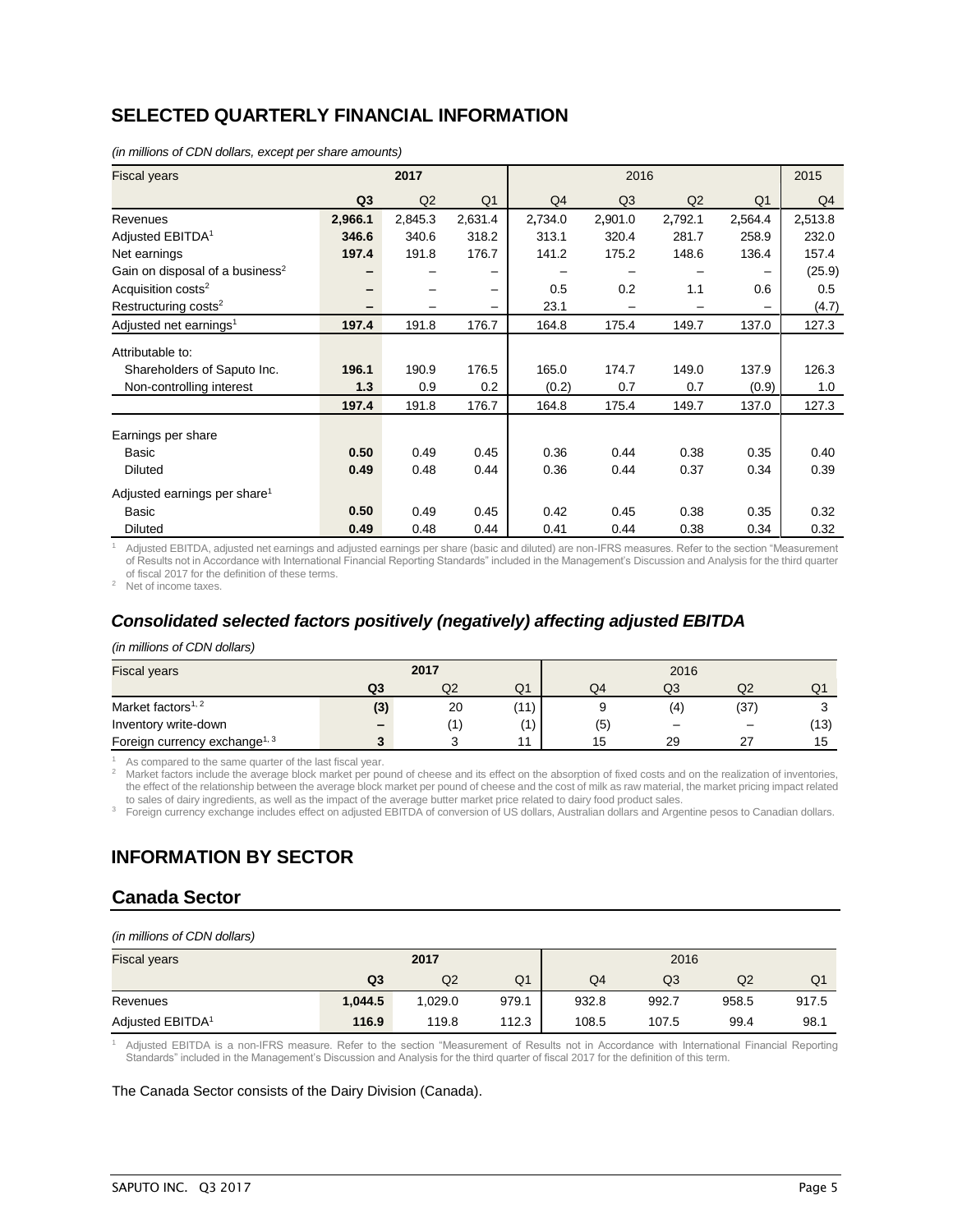# **USA Sector**

### *(in millions of CDN dollars)*

| <b>Fiscal years</b>          | 2017           |         |                | 2016           |         |                |         |
|------------------------------|----------------|---------|----------------|----------------|---------|----------------|---------|
|                              | Q <sub>3</sub> | Q2      | Q <sub>1</sub> | Q <sub>4</sub> | Q3      | Q <sub>2</sub> | Q1      |
| Revenues                     | 1,537.4        | 1,491.6 | 1,348.5        | 1.449.3        | 1,574.9 | 1.459.2        | 1,303.3 |
| Adjusted EBITDA <sup>1</sup> | 200.1          | 196.1   | 187.5          | 191.0          | 190.1   | 172.7          | 171.7   |

<sup>1</sup> Adjusted EBITDA is a non-IFRS measure. Refer to the section "Measurement of Results not in Accordance with International Financial Reporting Standards" included in the Management's Discussion and Analysis for the third quarter of fiscal 2017 for the definition of this term.

## *Selected factors positively (negatively) affecting adjusted EBITDA*

*(in millions of CDN dollars)* 

| <b>Fiscal years</b>               | 2017           |    |                | 2016 |                |      |    |
|-----------------------------------|----------------|----|----------------|------|----------------|------|----|
|                                   | Q <sub>3</sub> | Q2 | Q <sub>1</sub> | Q4   | Q <sub>3</sub> | Q2   | Q  |
| Market factors <sup>1, 2</sup>    | (3)            | 20 | (11)           |      | (4)            | (37) |    |
| US currency exchange <sup>1</sup> | -              | -  | $\Omega$<br>o  | 15   | 25             | 27   | 15 |

<sup>1</sup> As compared to same quarter of previous fiscal year.<br> $\frac{2}{3}$  Market forters include the everage block market per us

Market factors include the average block market per pound of cheese and its effect on the absorption of fixed costs and on the realization of inventories, the effect on the relationship between the average block market per pound of cheese and the cost of milk as raw material, the market pricing impact related to sales of dairy ingredients, as well as the impact of the average butter market price related to dairy food product sales.

## *Other pertinent information*

### *(in US dollars, except for average exchange rate)*

| <b>Fiscal years</b>                                         | 2017           |                |                |                |                |       |                |
|-------------------------------------------------------------|----------------|----------------|----------------|----------------|----------------|-------|----------------|
|                                                             | Q <sub>3</sub> | Q <sub>2</sub> | Q <sub>1</sub> | Q <sub>4</sub> | Q <sub>3</sub> | Q2    | Q <sub>1</sub> |
| Average block market per pound of cheese                    | 1.738          | 1.689          | 1.412          | 1.479          | 1.582          | 1.679 | 1.642          |
| Closing block price per pound of cheese <sup>1</sup>        | 1.660          | 1.533          | 1.660          | 1.460          | 1.508          | 1.670 | 1.620          |
| Average butter market price per pound                       | 1.997          | 2.149          | 2.125          | 2.055          | 2.562          | 2.243 | 1.877          |
| Closing butter market price per pound <sup>2</sup>          | 2.268          | 1.898          | 2.350          | 1.955          | 2.080          | 2.510 | 1.918          |
| Average whey market price per pound <sup>3</sup>            | 0.380          | 0.299          | 0.241          | 0.247          | 0.226          | 0.309 | 0.430          |
| $S$ pread <sup>4</sup>                                      | 0.112          | 0.119          | 0.125          | 0.128          | 0.152          | 0.120 | 0.078          |
| US average exchange rate to Canadian<br>dollar <sup>5</sup> | 1.334          | 1.305          | 1.288          | 1.371          | 1.333          | 1.309 | 1.229          |

<sup>1</sup> Closing block price is the price of a 40 pound block of cheddar traded on the Chicago Mercantile Exchange (CME) on the last business day of each quarter.

 $2^2$  Closing butter market price is the price for Grade AA Butter traded on the CME, on the last business day of each quarter.

<sup>3</sup> Average whey market price is based on Dairy Market News published information.

Spread is the average block market per pound of cheese less the result of the average cost per hundredweight of Class III and/or Class 4b milk price divided by 10.

<sup>5</sup> Based on Bank of Canada published information.

## The USA Sector consists of the Cheese Division (USA) and the Dairy Foods Division (USA).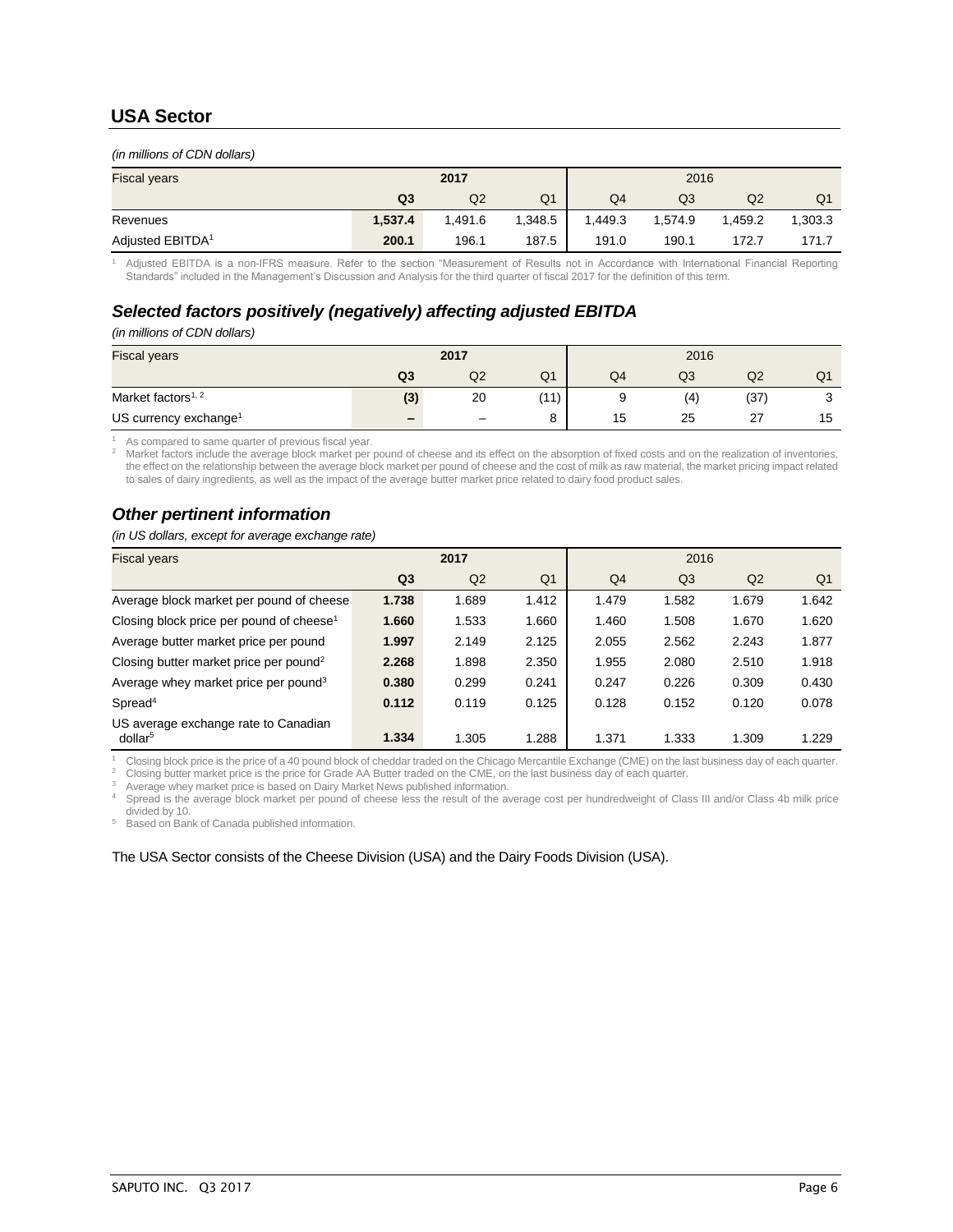# **International Sector**

## *(in millions of CDN dollars)*

| <b>Fiscal years</b>          | 2017           |       |                | 2016  |       |                |        |
|------------------------------|----------------|-------|----------------|-------|-------|----------------|--------|
|                              | Q <sub>3</sub> | Q2    | Q <sub>1</sub> | Q4    | Q3    | Q <sub>2</sub> | Q1     |
| Revenues                     | 384.2          | 324.7 | 303.8          | 351.9 | 333.4 | 374.4          | 343.6  |
| Adjusted EBITDA <sup>1</sup> | 29.6           | 24.7  | 18.4           | 13.6  | 22.8  | 9.6            | (10.9) |

<sup>1</sup> Adjusted EBITDA is a non-IFRS measure. Refer to the section "Measurement of Results not in Accordance with International Financial Reporting Standards" included in the Management's Discussion and Analysis for the third quarter of fiscal 2017 for the definition of this term.

## *Selected factors positively (negatively) affecting adjusted EBITDA*

*(in millions of CDN dollars)* 

| <b>Fiscal years</b>                    | 2017           |    |                | 2016 |    |                          |      |
|----------------------------------------|----------------|----|----------------|------|----|--------------------------|------|
|                                        | Q <sub>3</sub> | Q2 | Q <sub>1</sub> | Q4   | Q3 | Q2                       |      |
| Inventory write-down                   | -              |    |                | (5)  |    | $\overline{\phantom{0}}$ | (13) |
| Foreign currency exchange <sup>1</sup> |                |    | ົ<br>w         |      |    |                          | -    |

<sup>1</sup> As compared to same quarter of previous fiscal year.

The International Sector consists of the Dairy Division (Argentina), the Dairy Division (Australia) and the Dairy Ingredients Division. The Dairy Ingredients Division includes national and export ingredients sales from the North American divisions, as well as cheese exports from these same divisions.